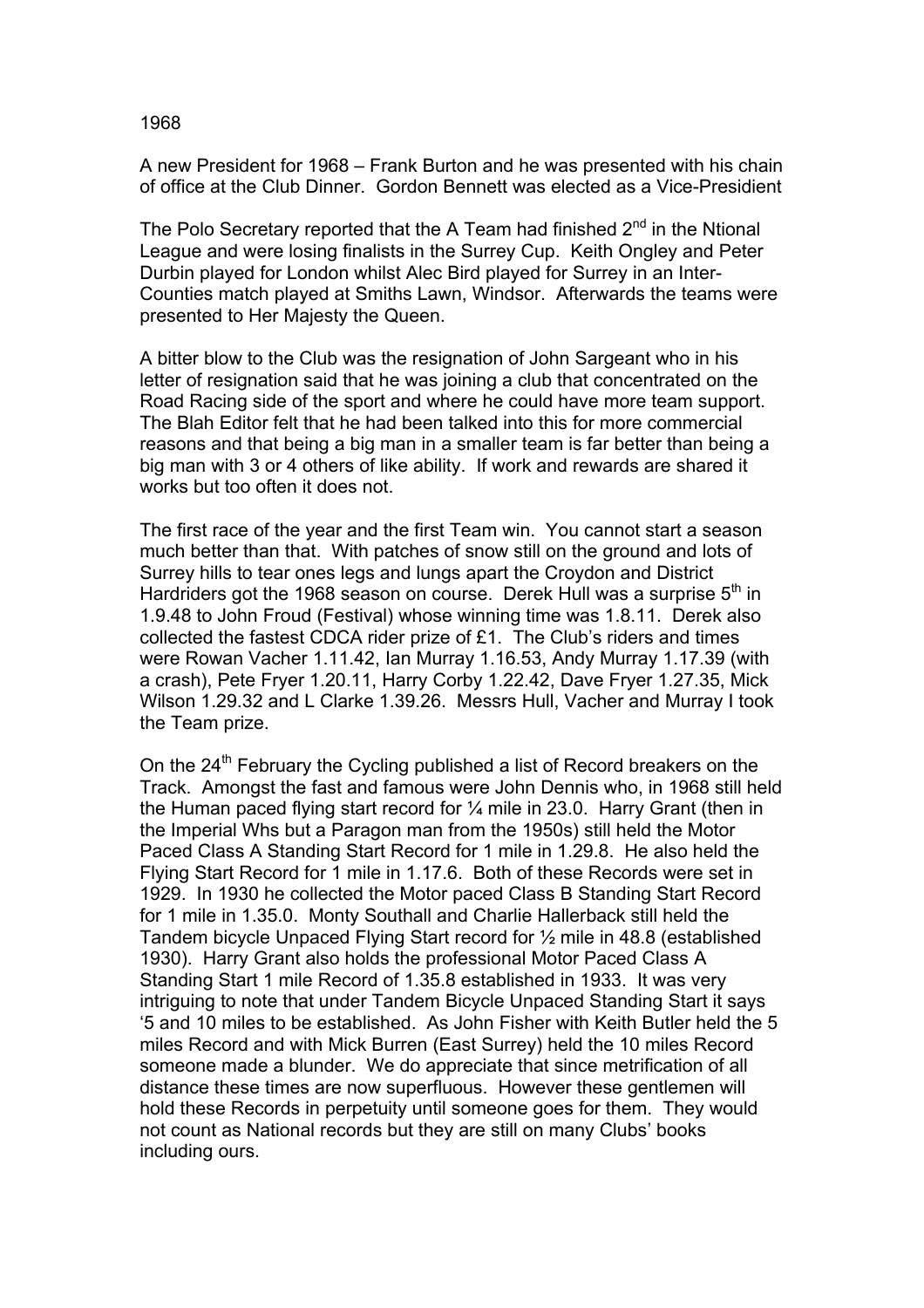More riders started their season in the Castlenau '25'. Barry Sturgess came in with a 1.6.17 and John Jennings a 1.5.31. (They were referred to, by the Blah Editor, as 'the holy terrors'). Harry Corby also finished in 1.9.13 and Doug Vacher 1.12.41.

On the  $17<sup>th</sup>$  March Robin Buchan began his season with a win in the East Surrey Hardriders '33' annihilating the field on an extremely windy morning to win in 1.21.37. The  $2^{nd}$  man was at 2 minutes and the  $3^{rd}$  at 4 minutes! Our other riders were Bob Corby 1.29.34, John Jennings 1.29.48, Andy Murray 1.33.28 (13 minutes faster than last year) and Harry Corby 1.36.35. Rowan Vacher and Barry Sturgess rode the Twickenham 2up on the exposed Bath Road and were  $11^{th}$  in  $1.1.32$ .

Robin Buchan came  $2^{nd}$  in the South Essex Spring Event losing in the sprint to John Sargeant. Derek Hull crashed during this event sustaining injuries that affected his form for some weeks.

The first Club Event for 1968 was the Jim Fox '25' on the 31<sup>st</sup> March. Barry Sturgess won the event to his great pleasure in 1.5.42. John Jennings came  $2<sup>nd</sup>$  in 1.6.08 and Ian Murray was  $3<sup>rd</sup>$  in 1.6.46. A young, gangling youth called Peter Hamilton put in a personal best of 1.10.31 to win the Handicap from Barry  $2^{nd}$  and John J  $3^{rd}$ . We will be reading more of this lad later. Robin Buchan and Derek Hull rode the Southern Velo Spring Criterium but found themselves marked men and finished in the bunch. Dave Fryer was  $10<sup>th</sup>$  in the  $3<sup>rd</sup>$  category event. Geoff Williams was  $3<sup>rd</sup>$  in the Spring Road race at Eaton Bray.

In the SCCU '25' on April  $7<sup>th</sup>$  Ian Murray produced his best ride of the year of 1.5.25, Graham Bristow finished in 1.8.46 and Harry Corby 1.9.30. On the Dorking Course Doug Vacher rode a '10' (no Club given) in cold wet conditions to finish in 26.44 whilst Gerrard Kellegher justified his purchase of a new bike with sprints to improve to 28.10. Barry Sturgess also put up a seasons best in the De Laune '25' with a 1.4.59.

Good Friday is Crawley Whs '25' day and we had four riders this year. Geoff Williams was the fastest in 1.5.00 followed by John Jennings 1.5.38, Barry Sturgess 1.7.02 and Harry Corby 1.9.25. On the Sunday in the Dulwich Hamlet '25' Geoff Williams was 7<sup>th</sup> with 1.6.56, Barry Sturgess 1.7.58, Graham Bristow 1.8.56 and Harry Corby 1.12.15. John McNee rode a '25' for the first time for some years and recorded 1.9.31.

Barry Sturgess and Graham Bristow tripped off to Coventry at Easter to ride the track. Barry won his heat in the 550 yards handicap and came  $2<sup>nd</sup>$  in the 3 miles Point-to-point. Graham's best effort of the afternoon was when he got involved in a crash. His first action on leaving the track was to change his club jersey for a plain one. This left Barry to take all the flack as he had no change of raiment. The Blah Editor just wondered where Graham learnt this wheeze?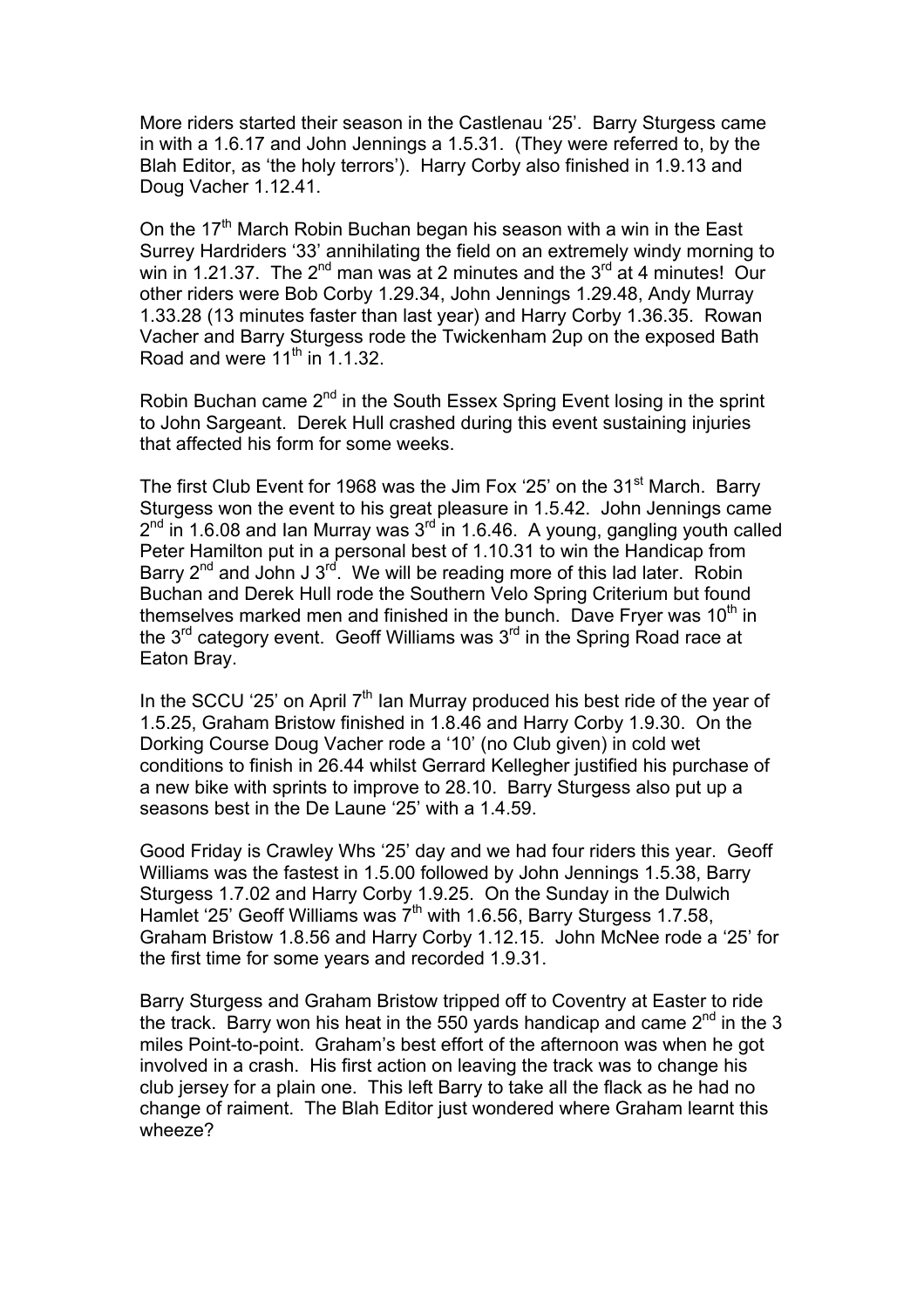April 21<sup>st</sup> and Robin Buchan takes to the hills in the Bath Road Hilly '50'. Although Robin improved on last year's time when he was  $2<sup>nd</sup>$  his 2.6.44 was only good enough for 4<sup>th</sup> place in 1968. Doug Vacher took advantage of riding a fast course on a good day to finish the Glendene Novices '25' in 1.6.27. The Juniors and Schoolboys were riding the Clarence Whs '10' at Dorking. Peter Hamilton was our fastest with a personal best of 25.40. Also producing personal bests were Alan MacKean, 27.18, and Tom Corby 34.04. The Seniors disported themselves in the Bec '25' and some seasons best times were recorded. Ian Murray was best with 1.4.29, then Andy Murray 1.7.26, Harry Corby 1.9.42 and Mick Wilson 1.13.00. Derek Hull won the 23<sup>rd</sup> Annual Spring Circuit of the Medway Valley. In an attacking race Geoff Williams, John Jennings and Terry Slattery were extremely active in forcing the pace. Then Derek got clear with a small group before leaving them near the Finish to cross the line 15 seconds clear. Geoff Williams came in  $5<sup>th</sup>$ about 1 minute behind.

Robin Buchan was at it again in the Hainault Hilly '40' with a  $2<sup>nd</sup>$  place in a time of 1.40.25. John Jennings gave the Dave London '30' a miss to ride the Oxonian '25' and it paid off. John recorded a personal best by 18 seconds to finish in 1.3.27.

Rowan Vacher made fastest time in the Dave London '30' with 1.17.42 but he only beat Bob Corby by 13". Not counting in the result as he was riding as private time trial was Derek Hull who was only 12 seconds slower than Rowan with a 1.17.54. Vin Callanan was  $3^{rd}$  in 1.19.41 to collect the handicap prize. He seems to be making a habit of this. Rowan was  $2<sup>nd</sup>$  on handicap and Graham Bristow was 3rd.

On the  $5<sup>th</sup>$  May Robin Buchan was  $2<sup>nd</sup>$  in the SCCU '50' to Dave Eldridge (Delta) 2.3.11 and Robin's 2.5.03. Harry Corby rode round in 2.22.28. On the Portsmouth Road the  $34<sup>th</sup>$  Nomads held their '25'. Terry Slattery was our fastest with a 1.3.49, Barry Sturgess just held off John Jennings 1.6.05 to 1.6.10 whilst Doug Vacher came in with a 1.9.26. The Paragon won the Team race in the East Surrey RC road race won by Mick Burren of the promoting club. Geoff Williams and Derek Hull rode the Morden 2up Team time trial, which they completed in 1.8.36. Ian Murray went round with Dave Worsfold (Redmon) in 1.8.12. They were intending to ride their trikes but an accident to Ian's Chariot put pay to this idea much to the disappointment of the spectators.

Evening time trials started on the Polhill course and some improvements were noted in the Blah. Graham Bristow is now down to 24.34, Andy Murray to 24.57, Ian Murray 25.03, Pete Hamilton 25.34 and Simon Lansdowne 29.28.

Robin Buchan produced his season's best of 2.2.11 in the Catford '50' but had to be content with  $2^{nd}$  place. Ian Murray finished in 2.11.58, and Andy Murray 2.21.04 with time away from the correct course! On the Sunday he wasn't 2<sup>nd</sup> but 3<sup>rd</sup>. This was in the Folkestone and District '25' and he clocked 59.37 for a season's best time. John Jennings was our fastest finisher in the Kent RC'25' with a 1.3.53 followed by Ian Murray 1.4.14 and Harry Corby 1.8.51.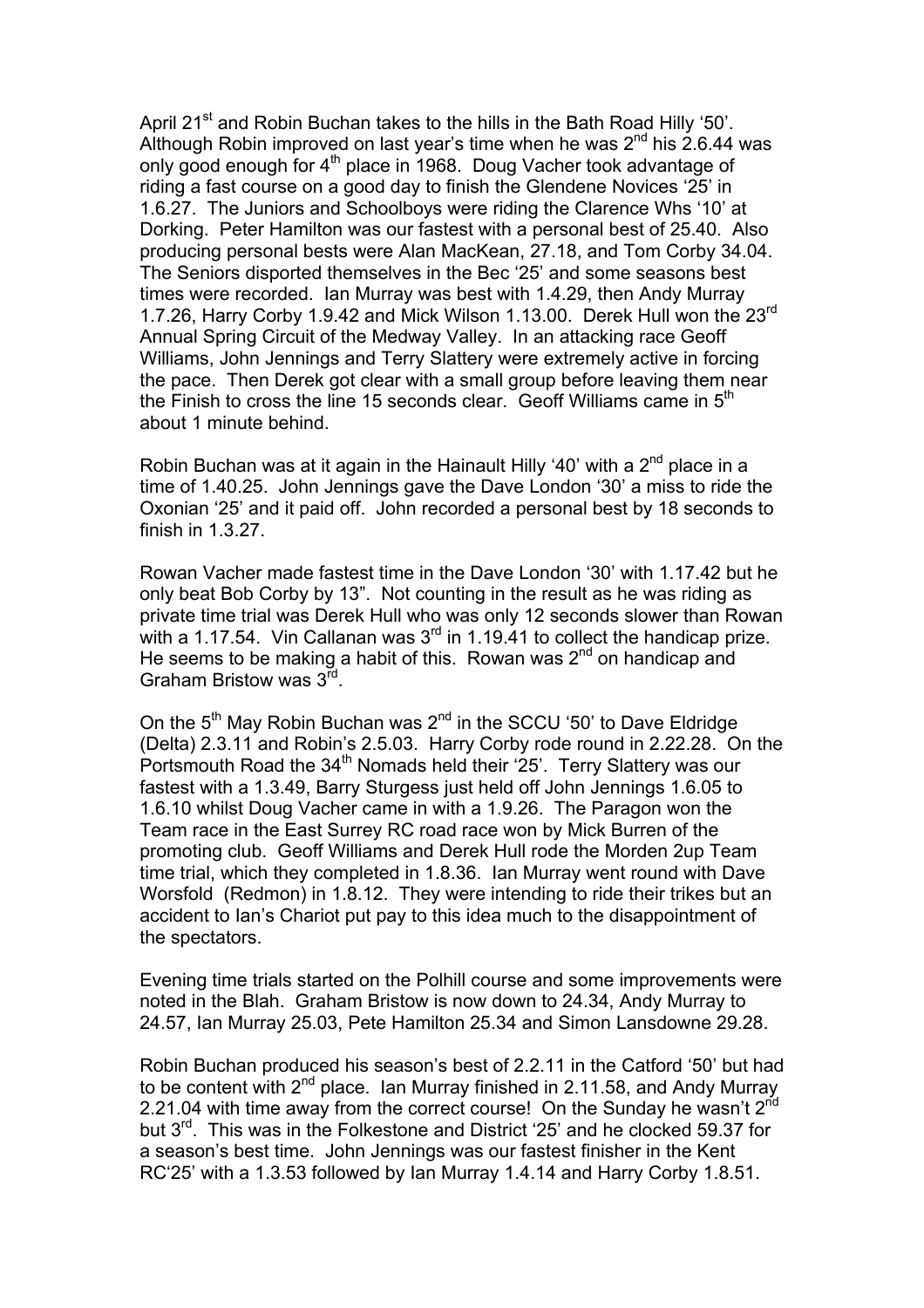The Dave Cosson 2-day 3 stage road race was Robin Buchan's next objective. In the Time Trial Stage Robin was, yet again, in  $2^{nd}$  place with 32.58 some 25 seconds slower than Martin Roach (Hounslow). Derek Hull was  $15<sup>th</sup>$  in 36.00, Terry Slattery was  $18<sup>th</sup>$  and Geoff Williams also finished but no placing is given. In the afternoon Stage of 74 miles, run off in dreadful weather conditions, Robin was  $8<sup>th</sup>$ , Derek 15<sup>th</sup> and Geoff 16<sup>th</sup>. Terry gave the conditions best and retired. On the Sunday 84 miles stage Robin was  $7<sup>th</sup>$  after being away in a three-man break for over 40 miles. This gave Robin 3<sup>rd</sup> place on General Classification. Derek and Geoff both punctured.

On the  $26<sup>th</sup>$  May Robin Buchan really started to move with a 1.57.11 in the Ross Whs '50', the second fastest of his career. Geoff Williams and Barry Sturgess also put up personal best rides that weekend. They were riding the Elite '25' and Geoff clocked 1.0.29 and Barry Sturgess 1.2.13. John Jennings was also 'doing a ride' but tangled with a car on a roundabout. This left him with a bike that was unrideable. The following day we had seven riders in the Surrey St Christophers '25' on the Pound Hill Course. John Jennings was our fastest rider in 1.4.33, Barry Sturgess did 1.6.22 and John McNee came in with a personal best of 1.6.54. This also won the Veterans prize. Our other men were Graham Bristow 1.7.01, Harry Corby 1.8.06 and George Walmsley 1.8.50. His first race since we don't know when!

The Schoolboys had a busy weekend. Doug Vacher came  $9<sup>th</sup>$  in the Catford '10' with 25.47, Gerard Kellegher improved to 27.45, Simon Lansdowne to 29.08 and Tom Corby to 32.34. On the Sunday Doug finished in 26.27 and Tom 32.35 in an unknown event. The first Club '50' had only one finisher and that was Ian Murray with a 2.19.24. Geoff Williams came closer to his 1<sup>st</sup> Category licence with a 4<sup>th</sup> place in the Mephisto road race on the Higham Circuit.

Our Crystal Palace promotion was held on the  $28<sup>th</sup>$  May and we had 10 riders. Graham Bristow managed to crash but remounted and caught his group – not an easy job at the Palace. Geoff Williams and Terry Slattery stirred the 2<sup>nd</sup> category bunch into action to such an extent that only five of the Scratch Group managed to catch them. Those that did connect dominated the prize list. Reg Barnett won the race. This Evening promotion was a first time effort by Barry Sturgess and he made a great job of it.

Another win for Robin Buchan was forthcoming on the  $4<sup>th</sup>$  June. He showed his fast '50' was no fluke by completing the Farnham '25' in 57.32. Then on the Sunday he went to the Southend Road for the Basildon '25' but 'slowed' to a 57.44! The Club time triallists were out in force that weekend and, for once, had an excellent morning. Graham Bristow made good use of it with a personal best of 1.2.32 (and 1<sup>st</sup> Handicap) in front of Bob Corby 1.4.01, John Jennings 1.4.12, Harry Corby 1.6.38 and Graham Forster 1.10.45. On the Pound Hill Course John McNee improved again to make fastest time, 1.5.59, in the Balham Veterans '25'.

On the Whit Monday Terry Slattery was our fastest man in the West Croydon Whs '25' with a 1.2.47. Ian Murray came in with a 1.4.44 and John McNee a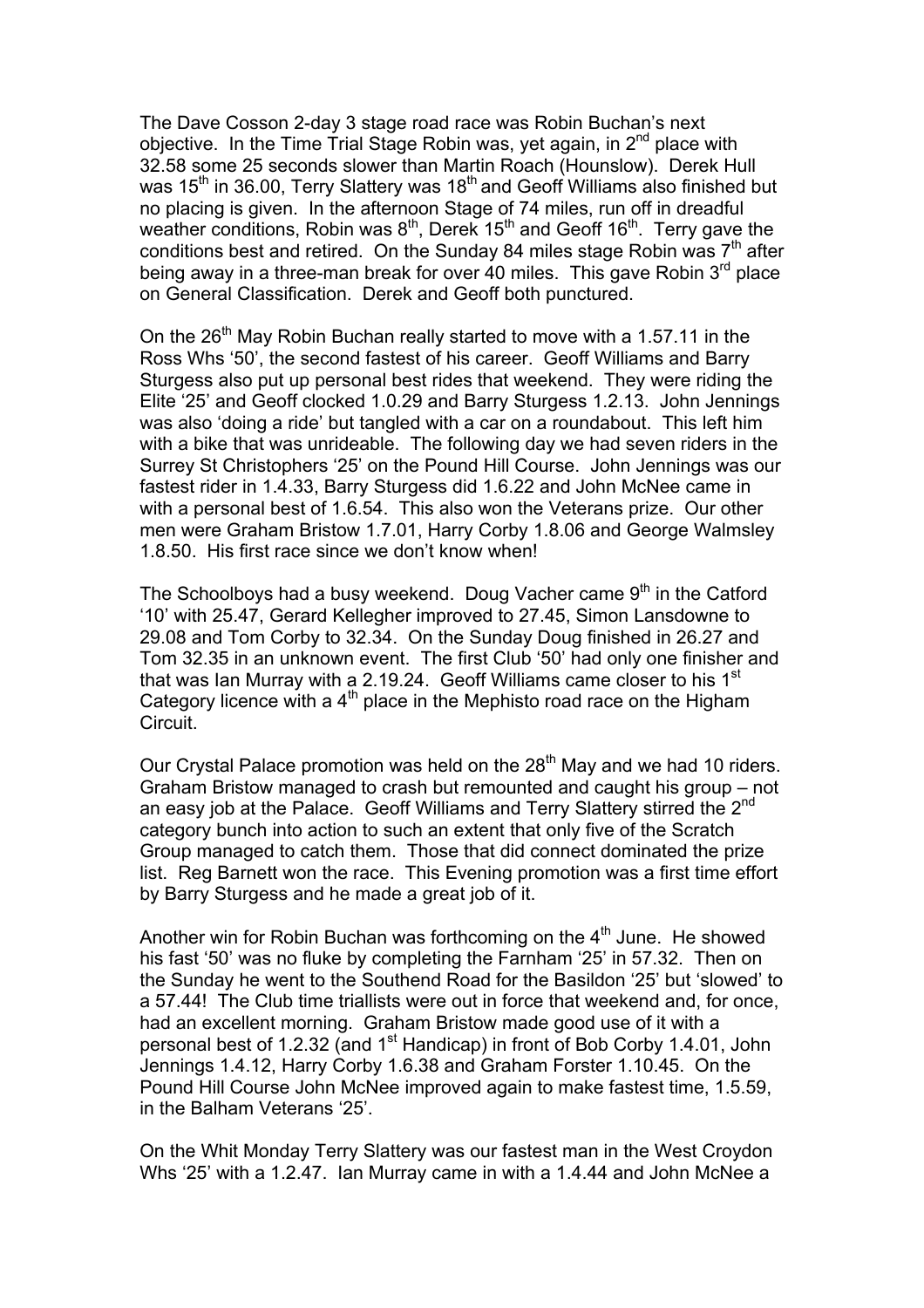1.6.54. In the Bromley RC '25' John Jennings improved to a 1.3.17 and Harry Corby completed the course in 1.7.12.

Ten riders pottered down to Farnborough (Kent) for the evening '10' and achieved the following times. Ian Murray 24.14, Barry Sturgess 35.04, Pete Hamilton 25.05, Graham Bristow 25.07, Andy Murray 25.17, Harry Corby 25.40, Doug Vacher 26.22, Gerrard Kellegher 27.58, Simon Landsown 29.12 and Graham Forster 29.53.

On the  $12<sup>th</sup>$  June pride of place goes to our schoolboy riders. Competing as Fairchildes School they won the SE London Heat of the GH Stancer '10' to qualify for the Final. Their times were Doug Vacher 25.26, Gerrard Kellegher 27.23 and Simon Lansdowne 29.16. In the Addiscombe '50' we again collected Prizes and, again, produced personal bests to get them. Ian Murray collected 3rd on Handicap with a 2 minutes improvement to 2.9.00, John Jennings was  $2^{nd}$  with his 2.14.34 whilst Andy Murray took a minute from his previous best with a 2.18.43. Harry Corby came away without a prize with 2.23.41.

Robin Buchan rode the Archer '50' and had to be (dis)contented with a 2.0.48 for  $10^{th}$  place! Bob Corby did his best ride of the year with a 2.5.36 in the Brentwood '50'.

On June 16<sup>th</sup> Terry Slattery had a day to remember when those magic figures '59' were written against his name of the Result Board. This was a 13 second improvement to 59.54. Pete Ansell also came in with a personal best, by 3 minutes, taking his time down to 1.2.45. Les Black came out of retirement (again) to be just 2 seconds slower than Peter. He was so pleased he started training again! Two other Paragonians improved this weekend. John Jennings took nearly 4 minutes from his time when finishing the WLCA '50' in 2.10.50 but without getting a sniff of the handicap prize. Graham Bristow came in with 2 minutes of improvement for a 2.17.20. Graham took only 1.2.00 to reach the turn but the 'Man with the Hammer' hit him on the way back.

Pete Fryer came  $5<sup>th</sup>$  in the  $3<sup>rd</sup>$  category Criterium at Norman Park, Bromley, whilst Keith Butler came  $8<sup>th</sup>$  in the Professional event later in the day.

June  $23<sup>rd</sup>$  and Robin Buchan collected yet another  $2<sup>nd</sup>$  place this time in the Wren Whs '50'. His 1.58.29 for the Bishops Stortford course was extremely good but not quite good enough. After his '59' Terry Slattery really got the bit between his teeth with  $5<sup>th</sup>$  place in the Bath Road '25' in a personal best of 57.58. That was nearly 2 minutes quicker than he has ever gone before! Barry Sturgess also improved taking 2.30 of his 30 miles time with a 1.18.31 in the Roamer event. George Walmsley finished on a soft tyre but still recorded 1.20.54. Harry Corby did a season's best at Eastbourne with a 1.6.31 whilst cousin Bob went to Colchester for their '50' and got round in 2.6.34. Our Schoolboy section was in action on the Dorking Horsham road with Doug Vacher being the fastest of them with a 25.41. Next came Gerrard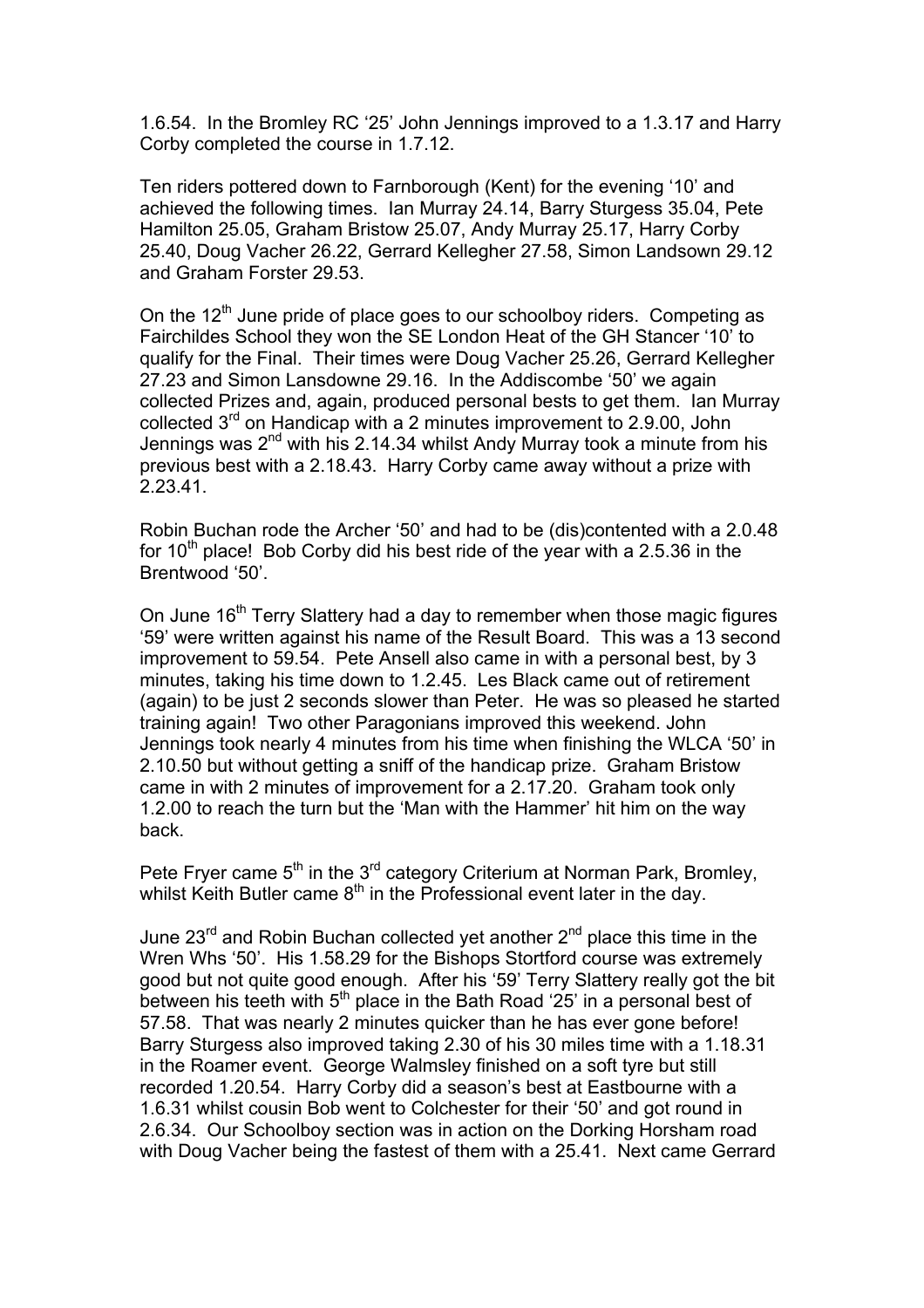Kellegher 27.33, Tom Corby 32.04 and Paul Williamson 33.22 after a 4 minutes late start and a stop to put his chain back on.

Rowan Vacher had his first ride after suffering a (non-cycling induced) knee injury on the Polhill course. He returned a very useful 23.15. Andy Murray finished in 24.47, Doug Vacher 25.21, Dave Fryer improved over 3 minutes to get down to 26.03 and Gerrard Kellegher did 26.34.

Robin Buchan came 3<sup>rd</sup> in the SCCU Senior road race over the Newtons Hill circuit. Derek Hull has been quite out of luck no beaks have worked but finishing his races in the bunch. Keith Butler came  $4<sup>th</sup>$  in the Professional Sprint Championship and to complete a prize free day was caught inside the last 200m after being away for many laps in the 7½ miles scratch race. (It should have been a 10 miles race but too much time had been lost to rain showers).

During the month Robin has been enlivening the bunch races at Herne Hill. He has won one 5 miles Point to Point and paired with Brian Dacey lapped the field in a 70 lap Team Points race.

On a hard day Robin Buchan rode the Hillingdon '100' and finished in 5<sup>th</sup> place with his second best time of 4.18.01. However a good hard '100' usually pays off with increased race fitness and confidence. We shall see. The Vachers went to the Portsmouth Road for the Kingston Whs '25'. Rowan just missed the magic hour with a 1.0.37 but Doug improved over a minute to come in with a 1.5.06. The Corby's and Barry Sturgess went off to the wilds of Kent for the San Fairy Ann '50'. Bob was 5<sup>th</sup> with 2.6.39, Barry improved 6½ minutes to get down to 2.14.35 and Harry did his season's best with 2.19.03.

Terry Slattery won the Purley to Brighton yet again 8 minutes slower time than last year. We believe southerly winds made this rather a slog. His 1.38.05 beat Rowan Vacher by 1.44. This was Rowan's second ride back and shows he his very quickly regaining his form. Derek Hull was 3<sup>rd</sup> in 1.40.11. Dave Fryer won the Handicap with 18 minutes allowance to give him a nett 1.35.20. This was 24 seconds too good for Pete Ansell and 45 seconds better than Andy Murray. In the Inter-Club section we beat the Addiscombe by 14 minutes even though John Smith put up the fastest time of the day of 1.37.29.

The 5<sup>th</sup> July was our Evening Track Meeting. The wind blew, the rain clouds gathered, it was cold and England were playing Yugoslavia in a televised soccer match. With those handicaps it was a wonder that anyone came to watch but they did and enjoyed some excellent racing. It did not start to well as both Robin Buchan and Graham Bristow were eliminated in the Heats of the 550 yards Handicap. This event was won by Keast (Redmon). The first of the London Region 4000m Pursuit semi-finals proved to be victory by Cross (Clarence) from Ewing (Wembley Phoenix). Ian Alsop and Geoff Cooke had a crack at the National Flying Start ¼ mile tandem record of 23.0 and to their credit recorded 23.8. The wind in ones face down the back-straight more or less obliterated any chances of record breaking that evening.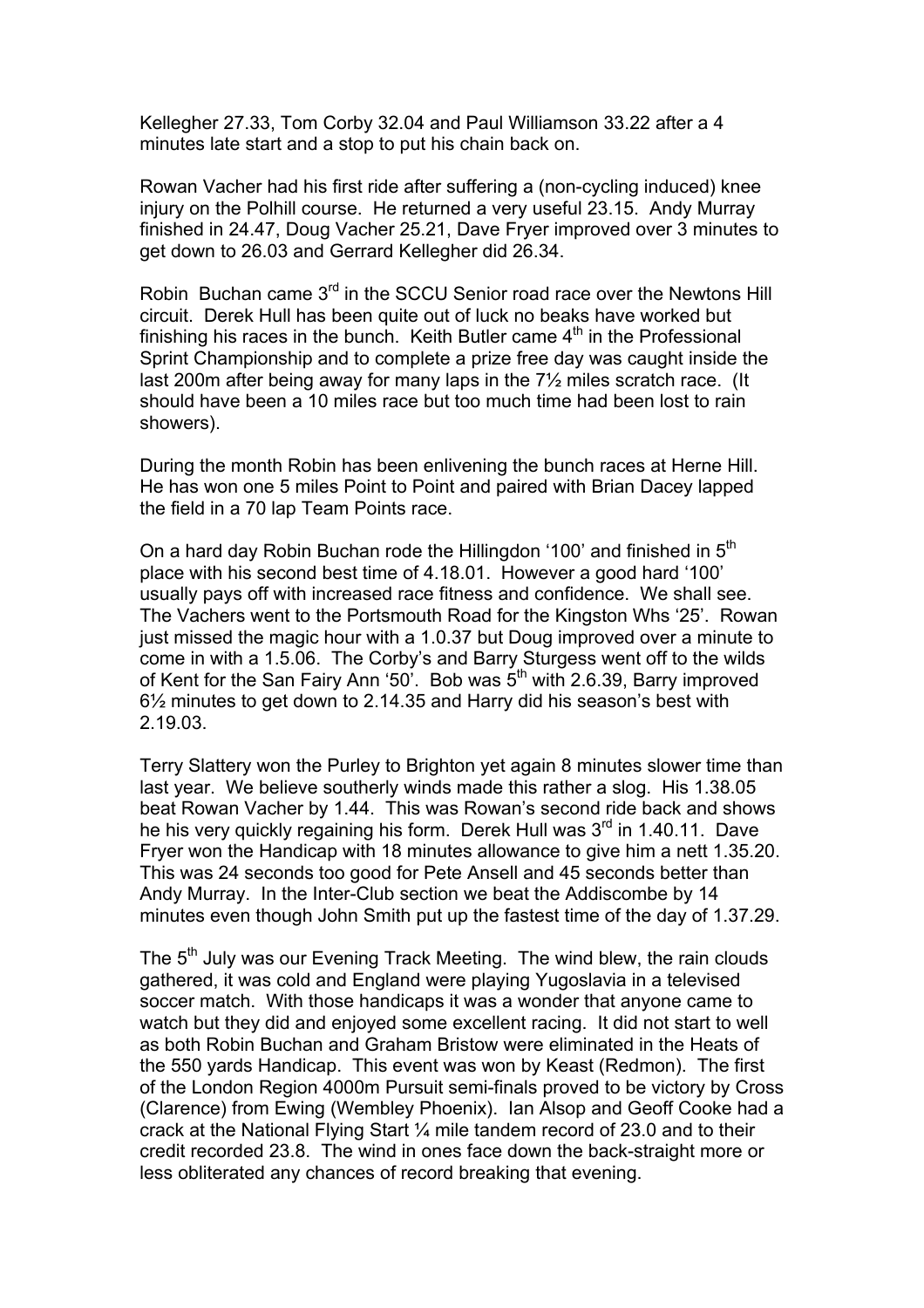Then in the second semi-final of the Pursuit Joe Mummery just beat Sean Bannister (both Poly) by 0.5 seconds. It was then Reg Barnett's turn to try for the ¼ mile solo record. To be fair to Reg he would not have considered an attempt that day if it were not on the programme. In spite of the crowd shouting themselves hoarse he was a full second adrift. Graham Bristow gave us some good cheer in the 'Devil' before being caught on the inside and nowhere to go. This event was won by Armour (Verulam).

Next was Beryl Burton turn to go for some Records. She had scheduled for the standing start 1000m and 3000m, ¼ mile, ½ mile and 1 mile, allso the flying ¼ mile, ½ mile and 1 mile. All these were to be attempted on one ride. This is done to ensure that you can collect any record on the way to breaking the one you really want which in Beryl's case was the 3000m record of 4.14.9. If you do not put in a schedule you cannot claim the record afterwards. In spite of the conditions she held her schedule well but the wind in the back straight was just too strong and she just missed the record by 0.3 seconds in spite of all that the crowd could do. As consolation she did beat the flying mile record by 0.2 seconds that shows the sense in putting in for all possible records. It does make the Timekeepers hop about a bit too!

To end the Meeting came the Champagne '10' for the Harry Grant Cup. Robin was doing his bit to weed out the wheat from the chaff. The field went through the 5 miles point in 10.23.2 so there had been no waiting about and the effect could be seen as sundry individuals rode into the track centre with various excuses for being shot off the back. With the wind and the speed no one could stay out in front for long. Then came the bell and Reg Barnett shot off the front down the back straight and it was a question of who was to be second. In an extremely tight finish and much discussion amongst the Judges Ian Alsop was given  $2^{nd}$  place, Dave Rowe (Vulcan)  $3^{rd}$  and Dick Mulberry (Vulcan)  $4<sup>th</sup>$ . Mick Devine (Poly) took the Lap Prize and B Breur (Holland) the Points Prize. Time for the race was 21.0.6. All in all it was an excellent evening's entertainment.

On the  $7<sup>th</sup>$  July Robin Buchan rode the National Championship '50' and came  $14<sup>th</sup>$ . However he had only taken 1.55.43 to cover the distance than beat his existing Club Record by 26 seconds. The suffering in the Hillingdon paid off as it usually does. Terry Slattery and Derek Hull rode in the Clarence Whs Star race at Chobham. They got clear in a group of eight riders that, close to the Finish, broke up. Eventuall Terry crossed the line in 5<sup>th</sup> place with Derek  $7<sup>th</sup>$ .

In the GH Stancer Schoolboy Championship '10' Doug Vacher got within 2 seconds of his best with a 25.13, Gerrard Kellegher improved to 27.05 and Simon Lansdowne came in with a 29.37. The previous Thursday on the Polhill course Doug had recorded the exact same time as he did in the GHS.event. Simon actually improved to 27.40 but Pete Hamilton was back in action after Examinations and clocked a promising 25.29. Alan MacKean rode the Clarence Junior '15' in heavy rain and clocked 40.54. Tom Corby who insisted on starting in spite of the weather did 50.28. Robin Buchan went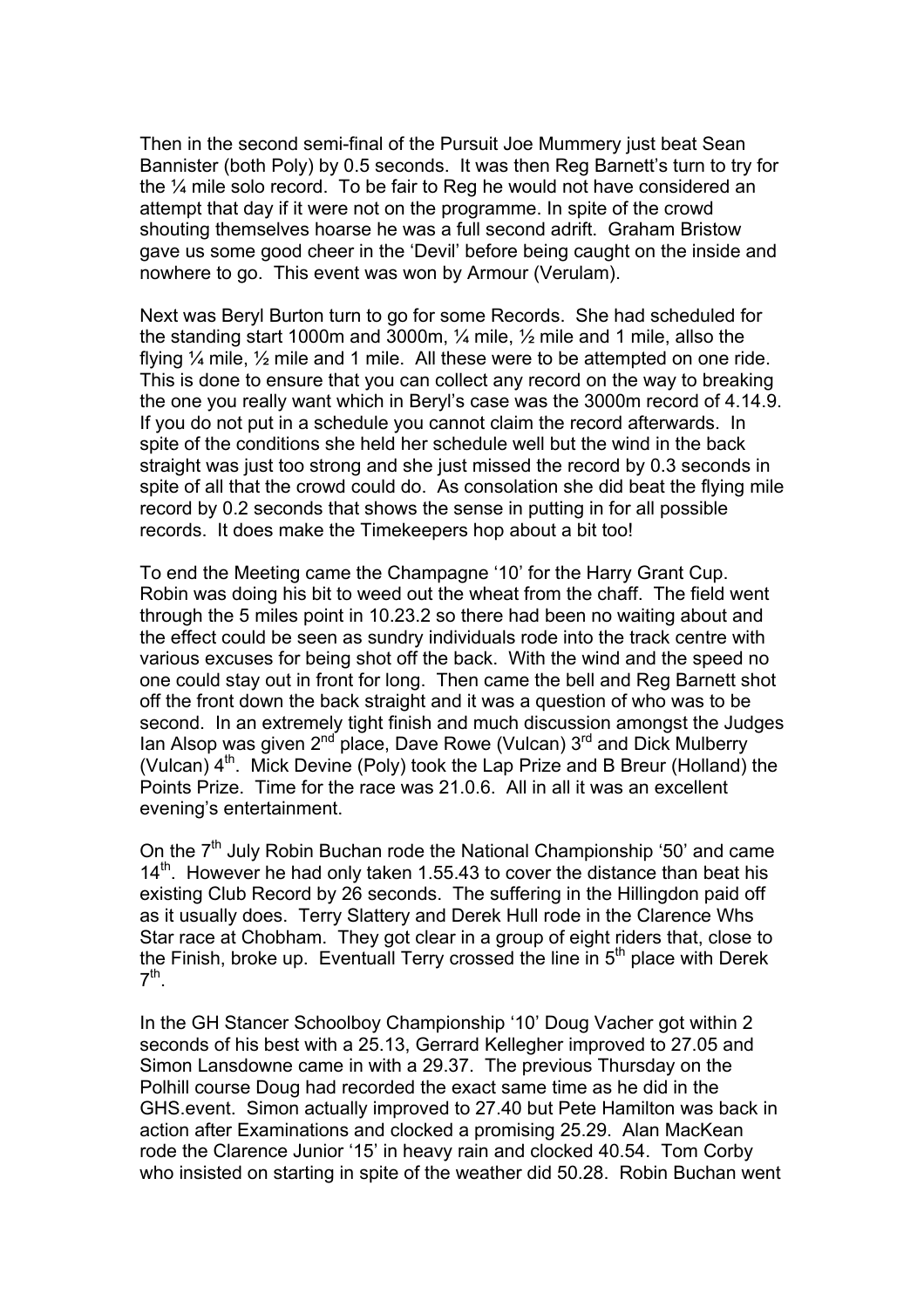into Essex for the Goodmayes '100' hoping for a 'flyer' but got the same weather and finished in 4.22.08. Barry Sturgess did 1.5.01 and Graham Bristow 1.5.06 in the Dulwich Paragon '25'.

The Walter Moon Trophy race was held on the 21<sup>st</sup> July and had an excellent morning. Terry Slattery was the fastest rider with a 59.58 closely followed by Rowan Vacher 1.0.09. (That is a hat trick of under the hour rides for Terry). The Team race, based on handicap times, was lost as Pete Ansell managed to start 22 minutes late as did Derek Hull with some 7 minutes lost. Their actual racing times were Derek Hull 1.2.48 (that should have been a personal best) and Pete Ansell 1.2.55. Our counting riders on handicap times were Mick Wilson 58.10, George Walmsley and Rowan Vacher both with 58.39 and J McQuire 59.21. Robin Buchan went out west to the Bath Road and surprised himself with a 1.59.48 for  $4<sup>th</sup>$  place in the Belle Vue '50'. After their rides in the Moon Trophy Derek Hull and Terry Slattery went across to Pirbright for the Weybridge Whs road race. Geoff Williams joined them. Derek and Geoff got into the winning break of 11 riders but were placed  $10<sup>th</sup>$ and  $11<sup>th</sup>$  in the final sprint. Terry, however, managed to win the bunch sprint for  $12<sup>th</sup>$  spot and with these three placings the Paragon won the Team race.

More '10's on the Polhill course with Pete Hamilton getting back into the swing of things with a 24.24. Doug Vacher finished in25.07, Simon Lansdown 28.04 but a promising 27.29 came from new recruit Brian Maxlow.

The ride of the day on the  $28<sup>th</sup>$  July was Rowan Vacher's 2.5.15 in the Bon Amis '50'. Not only was this an 11-minute improvement but it took  $1<sup>st</sup>$  on handicap as well. Rowan was surprised that 50 miles could be so hard! Robin Buchan also rode but had an 'off' day finishing in 2.4.20 as did Harry Corby with a 2.27.54. Nearer home Doug Vacher led the Paragon contingent in the St Christophers '25' in 1.6.37. Next came Mike Wilson, 1.9.28, Ian Forrest 1.9.46, and Ian Parsons 1.17.40. For both Ian's this was a first time at the distance. In the Division Championship Road race Terry Slattery and Derek Hull missed the vital break and were placed  $17<sup>th</sup>$  and  $24<sup>th</sup>$  respectively. Keith Butler rode the Professional Championship in Essex over 140 miles and came 21<sup>st</sup>. Pete Fryer has been having some success at Norman Park Bromley with a  $4<sup>th</sup>$  and a  $9<sup>th</sup>$  in the last two weeks.

A visitor from Canada was welcomed in the shape of Jocelyn Lovell. He had finished  $4<sup>th</sup>$  in the 1000m time trail at the Pan-American Games and was sent over for experience by Bruce Smith and Maurice Jeffries. In his first event he came  $2^{nd}$  to Brian Dacey in the 880 yards scratch and a  $3^{rd}$  in the 'Devil'. The next evening he tried a time trial on the Polhill course and clocked a 23.06. Quite a promising start for an 18 year old. Robin Buchan has been riding well with a  $3<sup>rd</sup>$  place and  $2<sup>nd</sup>$  team (with Brian Dacey) in the De Laune 20 miles points race. Graham Bristow came  $2^{nd}$  in the 880 yards handicap at the WCRA Meeting

Sunday  $4<sup>th</sup>$  August was the day for the FW Southall '50'. This year Terry Ewing (Wembley Phoenix) won the Trophy in 2.0.12 from Robin Buchan 2.2.24 and Ian Cross (Clarence) 2.2.59. Mick Wilson had the honour of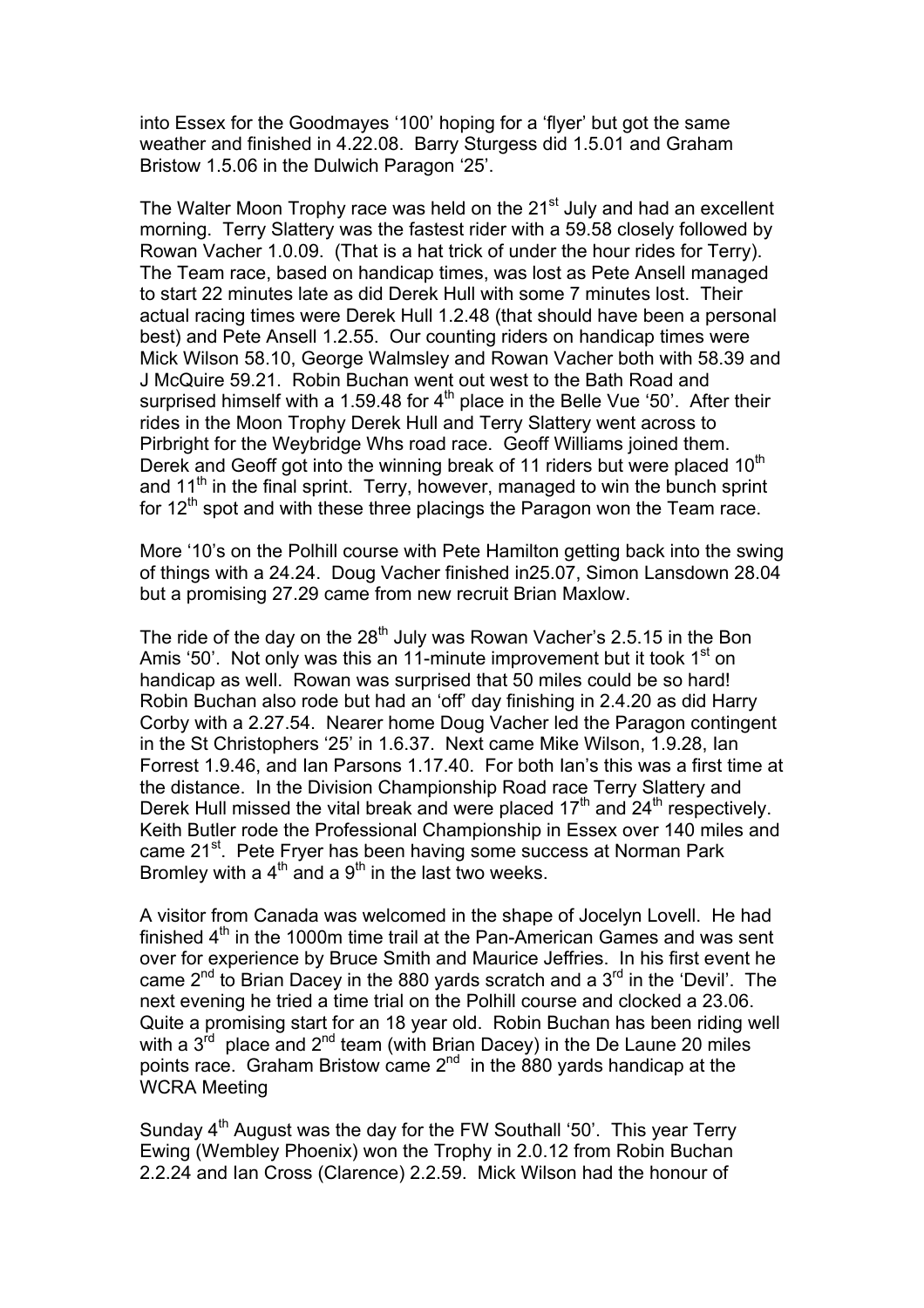starting at No.1 and had 25 miles of loneliness until caught by Ron Shade (Addiscombe) for 5 minutes. Leading at 25 miles was John Gifford (Croydon RC) in 58.38 with Ewing at 39 seconds; Robin Buchan at 1.14 was in 3rd place. Our riders went through Rowan Vacher  $6<sup>th</sup>$  in 1.0.18, Geoff Williams 1.1.44, Terry Slattery 1.2.56, Ian Murray 1.3.57, John Jennings 1.4.06, Barry Sturgess 1.5.45 and Mick Wilson 1.10.30. Somewhere in the second 25 miles Gifford punctured and retired leaving Ewing out on his own. Robin held on to 2<sup>nd</sup> place pulling away from Cross who he led at 25 miles by 8 seconds to finish 35 seconds faster. Geoff Williams came in  $9<sup>th</sup>$  with a 2.5.53 and with a huge 12½ minutes handicap took that award by over 2½ minutes. Rowan Vacher 'died' a bit over the second half to come  $10<sup>th</sup>$  with a 2.6.37. Other times were Terry Slattery 2.8.50, Ian Murray 2.10.51, John Jennings 2.11.40, Barry Sturgess 2.20.32 and Mick Wilson 2.26.31. The Paragon won the Team race and the special handicap team award as well. The Scratch counters were Buchan, Williams and Vacher whilst the Handicappers were Jennings, Vacher and Williams.

On the 10<sup>th</sup> August Geoff Williams came 10<sup>th</sup> in the Romford road race at Dunmow. Sunday he spent at Crystal Palace being pleased with a place in the front bunch as he had ridden a time trial that morning. In fact he was  $4<sup>th</sup>$  in the Oval Middlemarkers '25' with a 1.1.54.  $2<sup>nd</sup>$  in that event was Rowan Vacher with a 1.0.31 missing a win by just 5 seconds. These two with Barry Sturgess (1.4.13) won the Team race. Andy Murray also finished with a 1.8.14. Terry Slattery finished  $14<sup>th</sup>$  in the Old Portlians '25' with a 1.0.30 whilst Doug Vacher and Simon Lansdowne rode the Addiscombe Junior '10' recording 26.19.and 29.40 respectively.

Our 3rd Category road race was held around the Ashdown Forest and it was it usual wearing down type of race. Of the 37 starters 15 finished and 13 of them were in the leading group. Such was the speed of the final climb toward Wych Cross that they were timed in over 26 seconds. Dave Watt (Medrcury) won from Colin Christie (34<sup>th</sup> Nomads) and Mick Bridges (Mercury). Les Black was 8<sup>th</sup> and Pete Fryer was 13<sup>th</sup>. Robin Buchan stuck to time trialling and came 2<sup>nd</sup> in the Mephisto '25' with 1.0.15. Mike Wilson tried the Chelmer middlemarkers'25' but was disappointed with his 1.10.12.

Ian Murray had another hollow victory in the Goss Green Cup as he, again, was the only finisher. He took 4.39.20 for the distance.

The Fryco Cup '50' was held on the  $25<sup>th</sup>$  August and resulted in a win for Derek Hull in 2.12.32. He just kept ahead of Rowan Vacher who was  $2^{nd}$  in 2.13.10. Andy Murray came  $3<sup>rd</sup>$  in 2.23.21. Keith Butler, who actually turned up to spectate, did a private time trial and finished in 2.6.54. After this feast of miles we all decamped to Herne Hill for the Club Track Championships.

Fourteen riders got up for the first event, which was the 4000m Individual Pursuit. Not surprisingly after his recent under the hour rides Terry Slattery was fastest in 5.38.5 putting 8 seconds into Rowan Vacher (5.46.5) and another into Graham Bristow (5.47.7). Both Rowan and Derek Hull  $(6<sup>th</sup>$  in 5.52.1) were complaining about their muscles after the Fryco Cup '50' earlier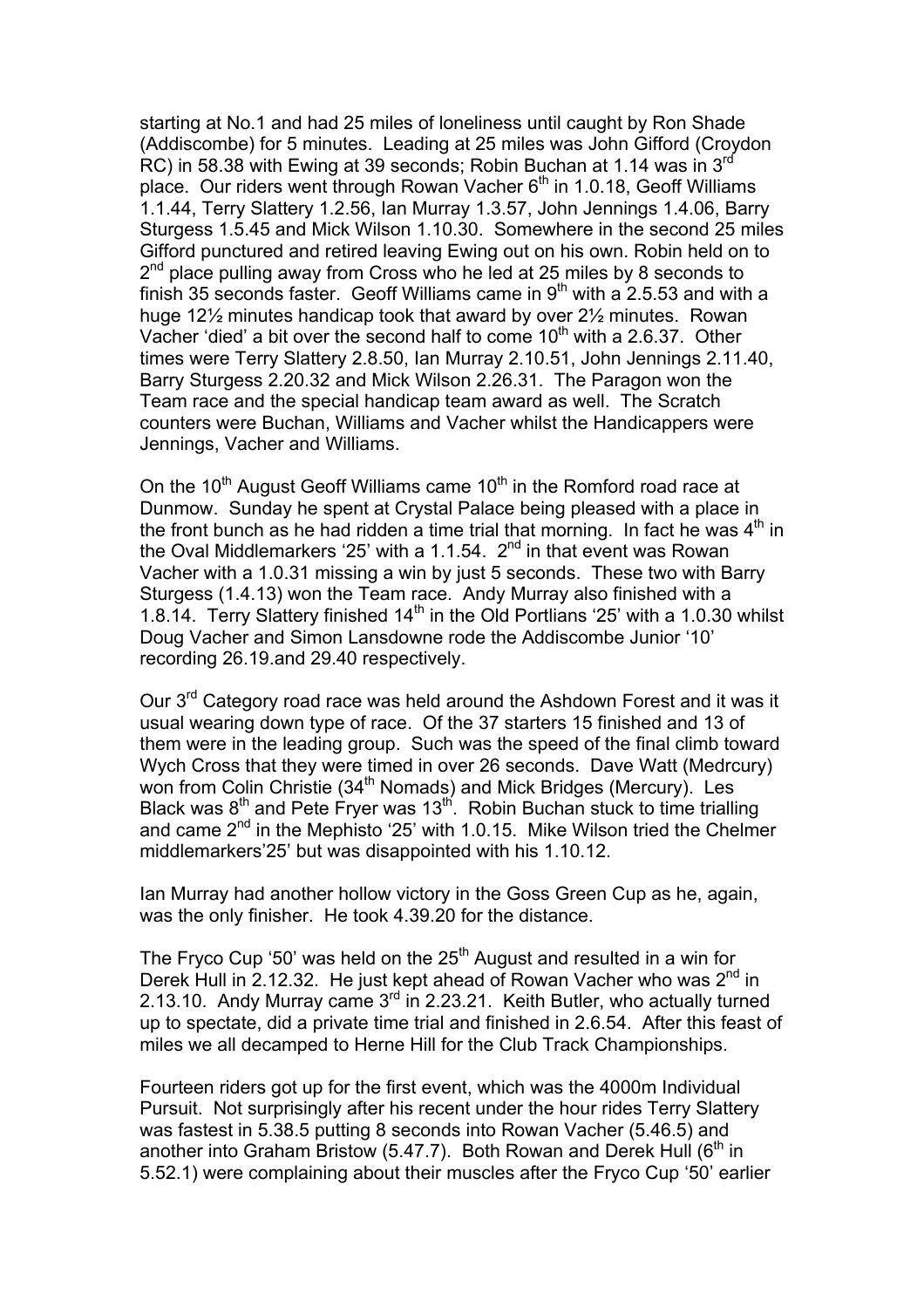in the morning. There may have been 14 for the 4000m pursuits but there were 20 for the remainder of the Meeting. The Handicap had to be run in three heats with fastest two to the Final. The Sprint had four heats, two semifinals and a Final and the 5 miles had a field worthy of the name. In the Handicap Heats Pete Ansell just held of Graham Bristow, Pete Hamilton beat Derek Hull and Barry Sturgess just pipped Pete Fryer. The Final was a benefit for the Peters. Pete H came home a comfortable winner from Pete A and Pete F in  $3<sup>rd</sup>$  place.

The Sprint had four heats of five riders the first two in each heat to go through to the semi-finals. In Heat 1 Pete Hamilton just held off Graham Bristow in 13.9. Heat 2 was a surprise win by Rowan Vacher from Derek Hull. The 3<sup>rd</sup> Heat saw experience beating speed with Les Black coming through to beat Terry Slattery and Barry Sturgess. Unfortunately Les had got up for the wrong heat so had to go straight back round to the Start line for Heat 4. Strange to relate he did not win but came 2<sup>nd</sup> to Wally Happy. The Semi-finals had Hamilton, Vacher, Sturgess and Black in one race and Bristow, Hull, Happy and Ansell in the other. Rowan Vacher surprised everyone in the first semi by piling on the speed down the home straight to win clearly. The other three were in line across the track. Eventually, after much heated discussion the verdict was given to Pete Hamilton. The second semi was much more clear-cut with Graham Bristow the winner from Derek Hull. In the Final there was no doubt as to the best man. Graham Bristow came home by 2 lengths with Derek Hull holding off Rowan Vacher and Pete Hamilton realising that there is more to sprinting than sheer speed.

Came the 5 miles and with the large number of relatively untried trackmen racing there were thoughts of the 'blood bath' this race can often be. Barry Sturgess ensured that there was not too much bunching as he went for the Points. A number of others also had the same idea so the pace was quite high. Then after 6 laps Terry Slattery attacked taking with him Les Black. Graham Bristow saw the danger and closed down the gap with a tremendous jump. Then there was a chase. The three in front ignored the points on offer at the end of each lap and kept the pace going the others chased and chased losing riders as they went. With 4 laps remaining the gap was closed and a group of 12 riders were left in front. With 1½ laps to go Barry Sturgess attacked again and opened up a gap. He was well into the lead as he took the bell so Graham Bristow took off in pursuit. Then Barry realised he had gone far too early and swung up the banking leaving Graham Bristow in front of the bunch with  $\frac{3}{4}$  of a lap to go. This is the worst position for a sprinter to be in. As Bristow senior put it 'a bit of an illegitimate child!'. He did his best very efficiently as only Terry Slattery had the speed and strength to get by him. Result of the 5 miles was 1<sup>st</sup> Terry Slattery, 2<sup>nd</sup> Graham Bristow and 3<sup>rd</sup> Les Black. Les Black took the Points Cup from Terry Slattery and Graham Bristow who tied for  $2^{nd}$  place. Barry Sturgess was  $4^{th}$ .

The Track Championship then stood as a tie between Graham Bristow and Terry Slattery with 6 points each. Rowan Vacher was in 3rd spot with 3 points. Later in the year messrs Bristow and Slattery rode a 1000m time trial to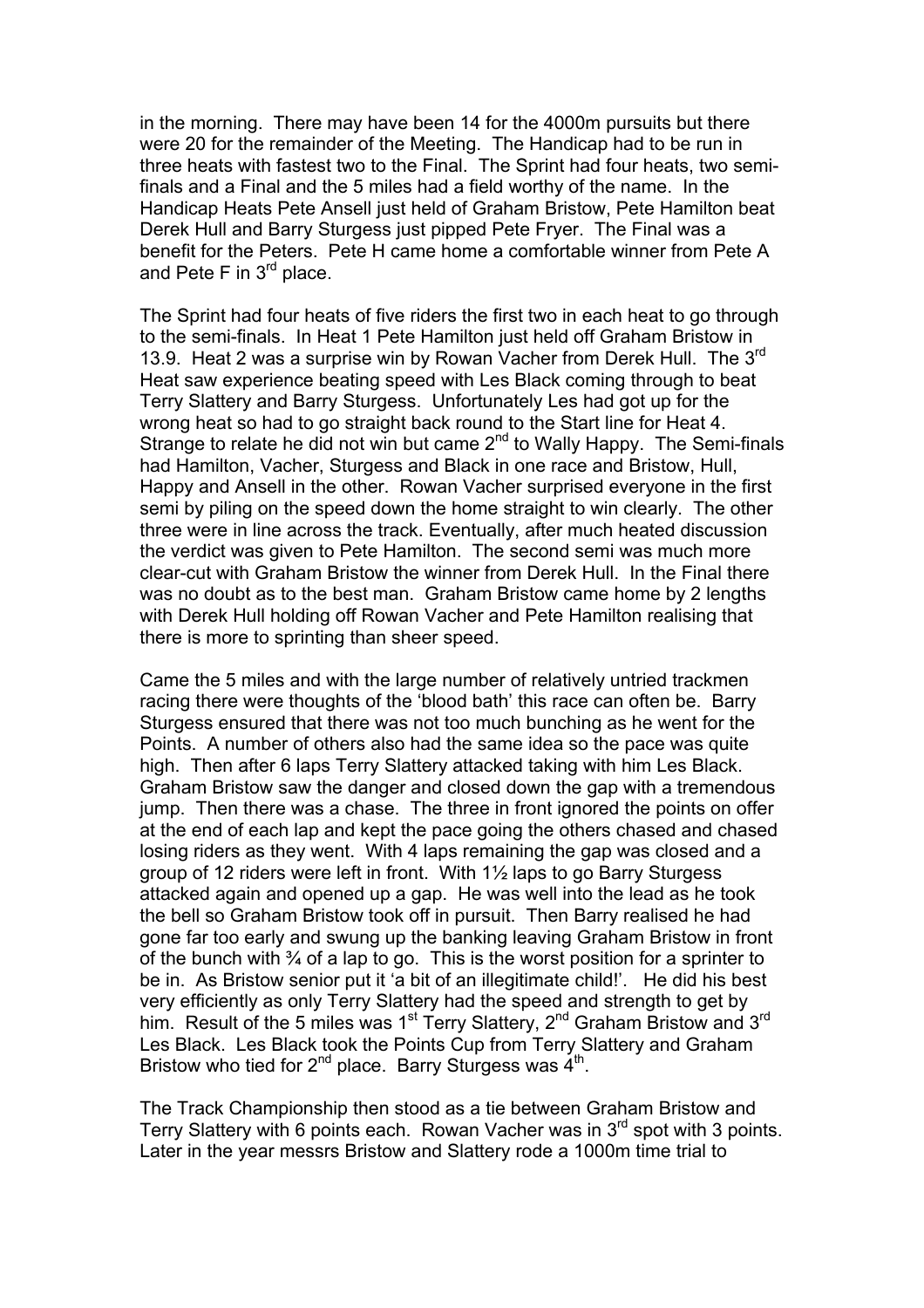determine the Championship. In that contest Graham beat Terry 1.20.0 to 1.20.2 to become the Club Track Champion for 1968.

While the speed merchants were at Herne Hill Robin Buchan went of to darkest Essex for the ECCA 12 hours in which he hoped to improve on his 253 miles. Unfortunately a strong northerly breeze sprang up that scuppered many a hope of a decent ride. However our man did not call it a day but rode out time with 245.8 miles for 4<sup>th</sup> place. Ian Murray also finished his first 12 hours with a commendable 233.8 miles.

On August Bank Holiday (that in 1968 was in September!) Robin Buchan was 2<sup>nd</sup> in the East Kent '25' with 59.58. Rowan Vacher, still trying to 'beat the hour' came within a whisker with a 1.0.01 in the Morden Middlemarkers '25'. He did get  $2^{nd}$  place though. Geoff Williams finished in 1.1.47, Pete Ansell 1.3.35 and Barry Sturgess 1.4.47. The Paragon missed the Team race by 6 seconds.

Doug Vacher won the junior '10' on the 1<sup>st</sup> September with a 25.51 just ahead of A McKean, 26,01, and Dave Fryer 26.05. In fourth place was Pete Corry (Son of Don) having his first race and finishing  $4<sup>th</sup>$  in 26.48. Robin Buchan was the sole entry for the Rotherham Cup and in winning the SCCU 12 hours for the  $5<sup>th</sup>$  time he covered 254 miles. Thus Robin becomes the 1968 Open Road Champion. Bob Corby also won this weekend when he took the VTTA Kent '25' in 1.3.24. Rowan Vacher came 2<sup>nd</sup> in the SCCU '25' on the Portsmouth road with a 1.1.24 with Pete Ansell 1.5.51 and Mike Wilson 1.10.04. Geoff Williams came  $3<sup>rd</sup>$  in the Kingston Phoenix road race to confirm his new 1<sup>st</sup> category rating.

Peter Hamilton won his first Club Event in the junior '15' on the  $15<sup>th</sup>$ September. He beat A McKean with a 39.40 to McKean's 40.49. Apparently it rained rather heavily that day and these were the only two daft enough to race. Rowan Vacher – 58.55 said the Result Board and Rowan had, at last, achieved his ambition. This was an undisclosed Open '25' on the Bath Road.

Eight juniors got up for the '15' on the 22<sup>nd</sup> September and Pete Hamilton showed everyone a clean pair of heels as he won with a 38.12 ride. Pete Corry was  $2^{n\bar{d}}$  with 40.44, A McKean  $3^{rd}$  in 41.25 and Doug Vacher  $4^{th}$  in 41.27. Pete Hamilton collected 1<sup>st</sup> handicap, McKean the  $2^{nd}$  and Brian Maxlow the 3<sup>rd</sup> prize.

The last junior event, a '10' was held in conjunction with the Clarence Whs event. Peter Hamilton won our event in 25.20 from Doug Vacher, 26.21, and Peter Corry, 26.29. Ian Forest took the handicap from Brian Maxlow and Pete Corry.

Twenty-two riders were down for the Mayne Cup but only seventeen managed to get to the Start Timekeeper and fifteen of them made it to the Finish. Rowan Vacher was really getting quick and he clocked the fastest time of the morning with a 1.1.45 ride. In  $2^{nd}$  place was Bob Corby with 1.3.03 and 3rd was Les Black in 1.3.11. The Man of the Day was Vin Callanan